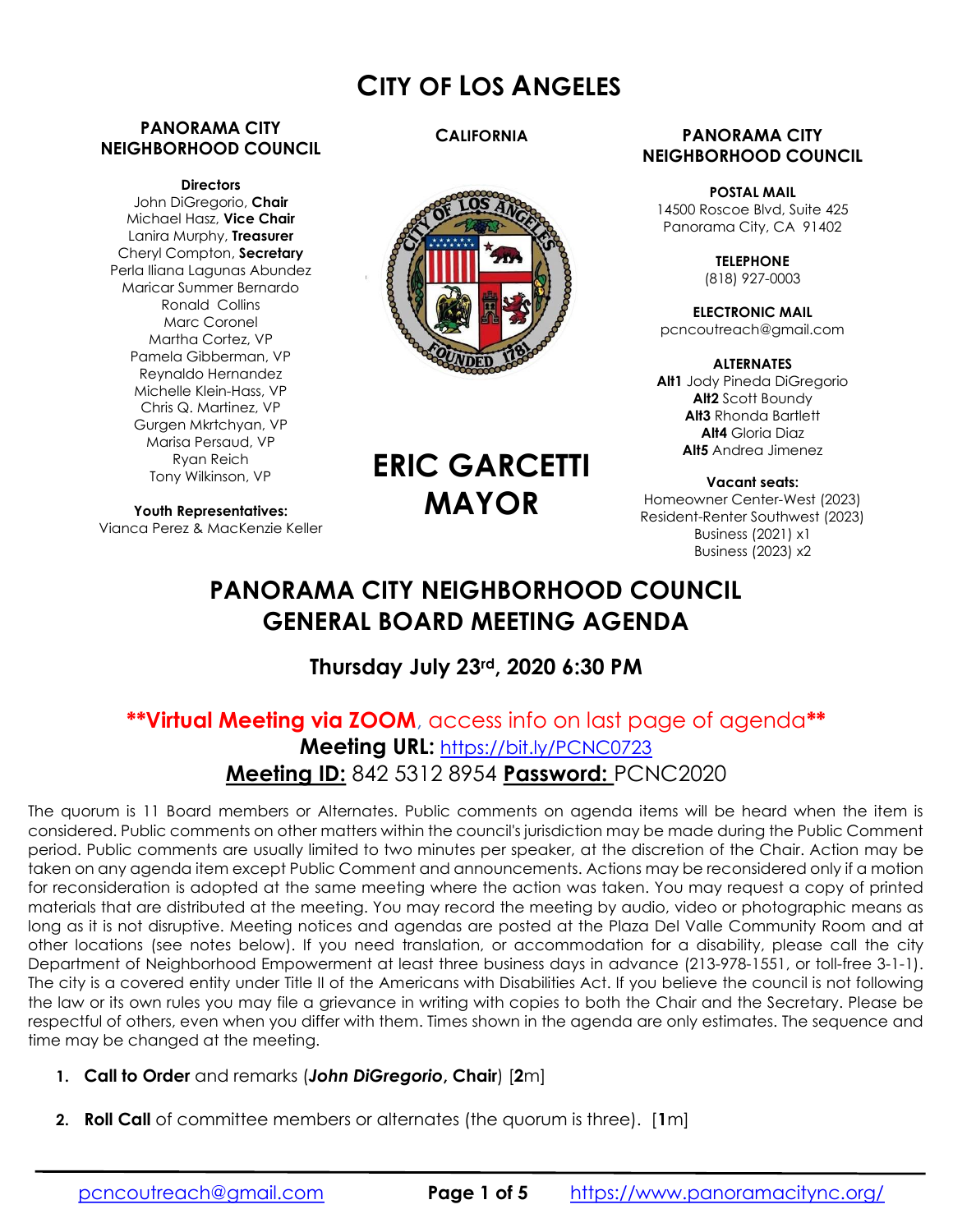

3. Reports from LAPD & other relevant law enforcement agencies. Senior Lead Officer Damaris Bonffil [(818) 838-9854, mobile (818) 634-0718, 38834@lapd.online] covers Panorama City's Center-West area. Senior Lead Officer Sean Smith [(818-838-9842, mobile 818-442-3183, 35183@lapd.online)] covers Panorama City's North and Center-East districts. Senior Lead Officer Daniel Ruelas [(818) 838-9847, mobile 818-679-2082, 34435@lapd.online] is responsible for Panorama City south of Roscoe. Emergency: 911. Mission Division Front desk: 818-838-9800. Non-emergency: 877-ASKLAPD (877-275-5273). (10min)

# 4. Reports from Elected Officials' field staff and other Neighborhood Agencies/Committees. (15 Min)

### DEPARTMENT OF NEIGHBORHOOD EMPOWERMENT

Jasmine Elbarbary (jasmine.elbarbary@lacity.org) (818) 374-9886, and Karen Hernandez (karen.hernandez@lacity.org) Van Nuys City Hall 14410 Sylvan St. 3rd FloorLos Angeles, CA 91401 Direct Line: (818)-374-9893, Office (213)-978-1551

#### CALIFORNIA CONGRESSIONAL DISTRICT 29

Congressman Tony Cardenas' District Office is located at 9612 Van Nuys Blvd, #201, Panorama City, CA 91402 (818-221-3718). He is represented in Panorama City by Field Representative Lea Gonzalez, (818) 221-3718, (lea.gonzalez@mail.house.gov)

#### LOS ANGELES CITY COUNCIL DISTRICT 6

Andres Sandoval represents Councilwoman Nury Martinez in Panorama City (Andres.X.Sandoval@lacity.org). Area Director is Joana Reyes (Joana.Reyes@lacity.org). The district field office is located at 9300 Laurel Canyon Blvd., 2nd Floor, Sun Valley, CA 91331; 818-771-0236.

#### LOS ANGELES CITY MAYOR'S OFFICE

Representative, no contact info at this, represents Mayor Eric Garcetti in the East Valley Area time. The Mayor's San Fernando Valley office is located in the Van Nuys City Hall, 14410 Sylvan Street,Van Nuys, CA 91401. Our liaison is Caroline Menjivar, M.S.W. East Valley Area Representative, Email Address: caroline.menjivar@lacity.org

#### LOS ANGELES UNIFIED SCHOOL DISTRICT, DISTRICT 6

Our LAUSD School Board Member is Kelly Gonez. Michael Menjivar is her Deputy Director of Community Engagement (Main (213) 241-6097 Mobile (818) 212-6887, (Michael.Menjivar@lausd.net). The District 6 office is located at 8401 Arleta Avenue, Sun Valley, CA 91352.

# LOS ANGELES COUNTY SUPERVISORIAL DISTRICT 3

Supervisor Sheila Kuehl (Sheila@bos.lacounty.gov, 213-974-3333) is located at 821 Kenneth Hahn Hall of Administration, 500 West Temple Street, Los Angeles, CA 90012. Valley District Director, Benita Trujillo (818-901- 3831; btrujillo@bos.lacounty.gov), represents supervisor Kuehl locally. The San Fernando Valley District Office is located at 7555 Van Nuys Blvd, Suite 1, Van Nuys, CA 91405.

#### CALIFORNIA ASSEMBLY DISTRICT 46

Assemblymember Adrin Nazarian represents us in a district that runs from North Hills and Panorama City south to Studio City and the Hollywood Hills. His field office is located in the State Office Building at 6150 Van Nuys Blvd, Suite 300, Van Nuys, CA 91401. His Field Representative for Panorama City is Julissa Rodriguez, (818-376-4246, Julissa.Rodriguez@asm.ca.gov.

#### CALIFORNIA SENATE DISTRICT 18

District 18 State Senator Bob Hertzberg maintains a field office in the State Office Building at 6150 Van Nuys Blvd., Suite 400, Van Nuys, CA 91401 (818-901-5588). His Field Deputy for Panorama City is Eveline Bravo-Ayala (evenline.bravo-ayala@sen.ca.gov). The District Director is Barri Worth Girvan (Barri.Girvan@sen.ca.gov).

# NEIGHBORHOOD COUNCIL BUDGET ADVOCATES

The NC Budget Advocates serve the Neighborhood Council Boards and their stakeholders in matters related to the City of LA's budget and City Services. Issues related to your quality of life and how they are directly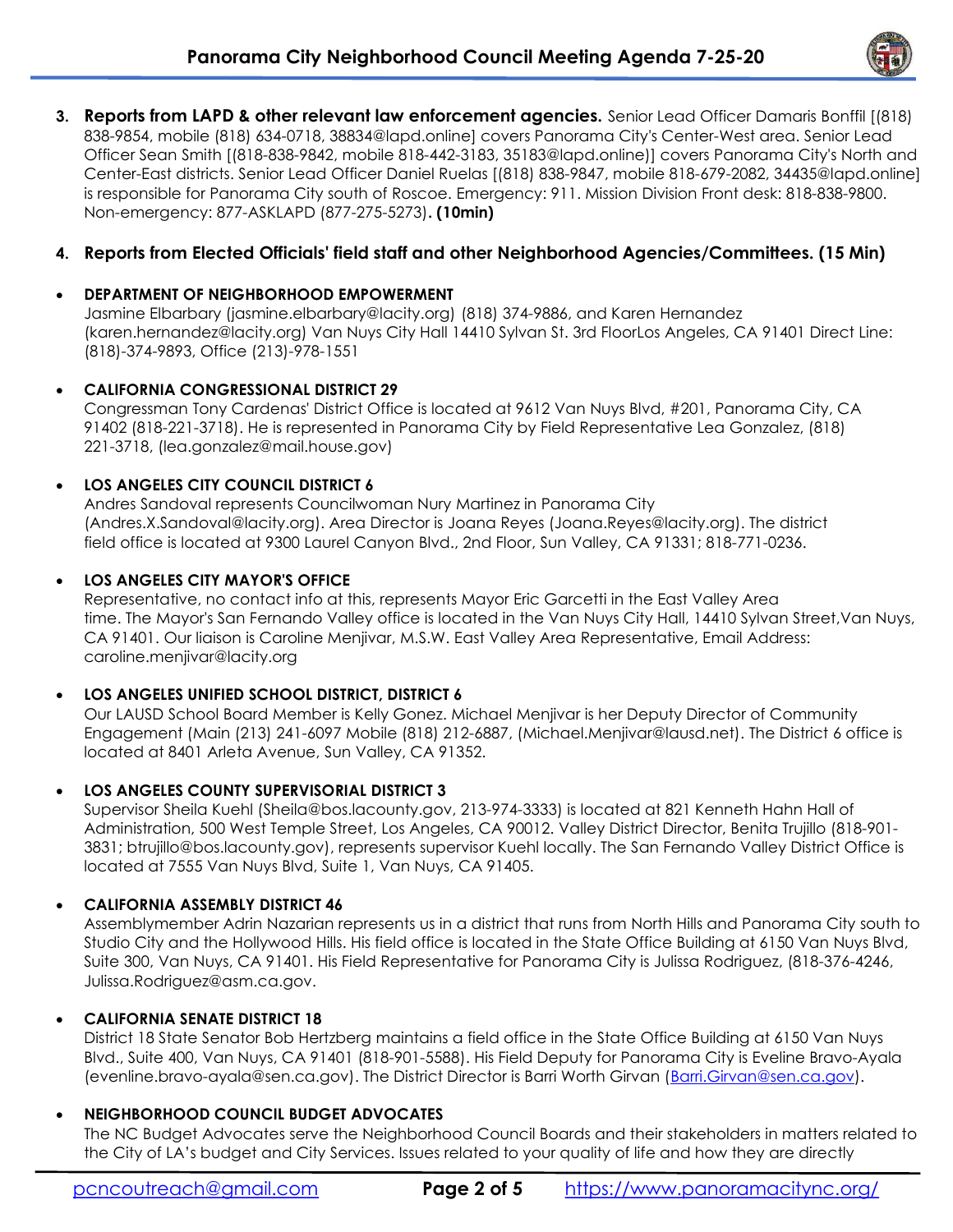

impacted by the budget are the BA's primary area of focus. Contact your Region 1 Budget Advocate John DiGregorio at johndpcnc@gmail.com

#### RECREATION AND PARKS

Announcements and updates from our Panorama City representatives and any other neighboring Rec and Parks teams. Panorama Park Representative Oscar Cardenas (oscar.cardenas@lacity.org)

#### PANORAMA CITY CHAMBER OF COMMERCE

The Panorama City Chamber of Commerce, incorporated in 2016, is composed of business and professional men and woman who are civic-minded citizens. The Chamber's mission is a collective effort to promote the welfare of our community and make it the best community in Los Angeles to shop, live, and to make a living in. Contact Field Representative Alberto Martinez at alberto@panoramachamber.com

#### 5. Public Comment and General Announcements

- a. Limited from 2-5 minutes at the discretion of the presiding officer
- b. Limited to non-agenda items
- c. Speaker cards will be made available if attendance is significant
- d. During Virtual Meetings, use the 'raise your hand' feature to be added to the speaker queue by the Board Secretary. The Chair will recognize speakers in the order specified by the queue.
- 6. Discussion and possible action regarding approval of up to \$500 for the purchase of a Commerce Committee specific banner and nominally priced t-shirts for volunteers at committee events.
- 7. Discussion and possible action on supporting the CUB application from the 99 Cents Only store located at 3625 Woodman Ave for the continued sale of beer and wine. Case #: ZA-2020-2054-CUB). Possible brief presentation by Steve Rawlings of Rawlings Consulting.
- 8. Presentation, discussion and participation in the 2020 NC Budget Advocate Region 1 City Services Report Card.
	- a. Designed by the Region 1 Budget Advocates, this survey is intended to weigh Panorama City's NC Board and Stakeholders' priorities regarding the City Budget
	- b. Take the survey here: https://bit.ly/BAReportCard2020
- 9. Discussion and possible action for approval of any financial statements, Monthly Expenditure Reports (MER's), or other ongoing monthly financial documents prepared by the Treasurer of Finance Chair which have not yet been approved by the Board.
	- e. Treasure/ Finance Chair to provide details. This item does not cover special or annual financial documents. (10 min)
- 10. Discussion and possible action to approve the Board meeting's minutes for the last Board meeting and any other prior meetings not yet approved. (5 min)

#### 11. Discussion and possible action to appoint any interested qualified stakeholders to any appropriate vacant board seats including Youth Representatives. (5min)

- Candidates must present documents to the Secretary that prove their identity and a "stake" in the Neighborhood Council, as required by each seat.
- Examples: Driver's License, Consular Card or Student ID will prove identity. A Driver's License with a current address will also prove that a person lives within the council boundaries.
- District seats are specific to either "homeowner" or "renter". For this reason, homeowners must present a recent mortgage statement or a tax bill, and renters must present a recent rent receipt or a lease. Business seats require a business card with a local address, a Business Tax Registration Certificate, or some other indication that the person works (including volunteer work) or operates a business within the council boundaries.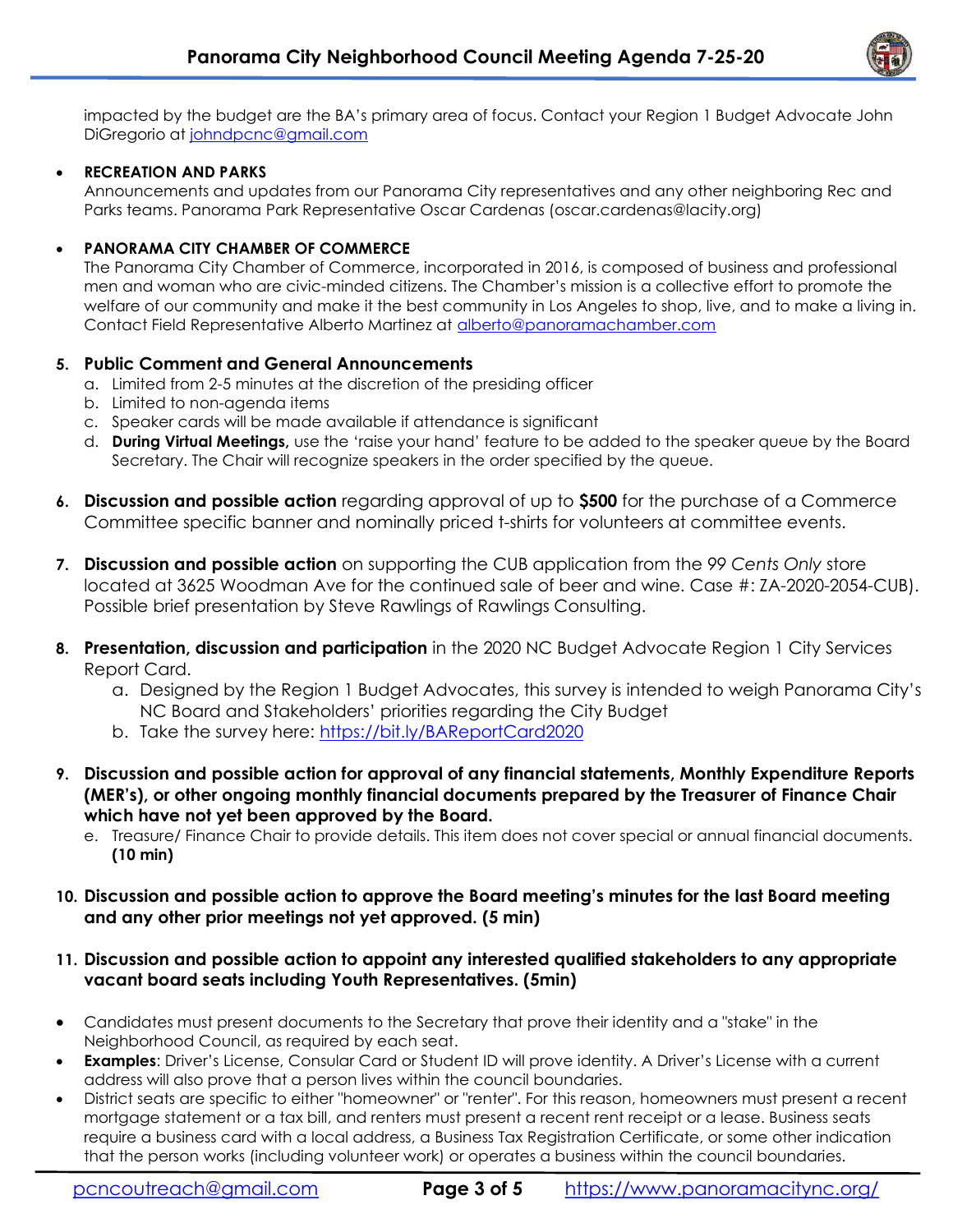

- Community Interest stakeholders (for an Unlimited At-Large seat) must provide a document that proves a substantial and ongoing interest within the boundaries, which is often evidenced by membership in a local organization. However, Community Interest stakeholders can be appointed to either of the vacant Alternate positions.) Signed letters from responsible parties can also be provided. The Secretary will determine the adequacy of the candidate's documentation.
- No actual documents will be kept and interested stakeholders are only required to show the document for verification.
- The council may appoint one or more Youth Representative(s) for a one-year term. A Youth Representative is not part of the voting Board. This is a position that allows youth to express opinions on council issues.
- 12. Discussion, nomination, and selection of Committees to include adding new Committee Chairs or new members to each committee. Also includes 2-minute report form each committee. The current committees are listed below. (20 min)

| <b>Standing Committees</b>                                                           |                        |                              |                                                 |
|--------------------------------------------------------------------------------------|------------------------|------------------------------|-------------------------------------------------|
| <b>Name</b>                                                                          | <b>Chair/Co-Chairs</b> | <b>Contact Email</b>         | <b>Meeting Date/Time/Location</b>               |
| Commerce                                                                             | Perla Abundez          | perlita.northhills@gmail.com | 4 <sup>th</sup> Monday via zoom after Land Use  |
| Finance                                                                              | Gurgen Mkrtchyan       | gurgen@ympklaw.com           | As needed via zoom                              |
| Land Use                                                                             | Tony Wilkinson         | lawilkinson@acm.org          | 4 <sup>th</sup> Mondays, 7pm, via zoom          |
| Outreach                                                                             | John DiGregorio        | johndpcnc@gmail.com          | 2 <sup>nd</sup> Thursdays, 6:30pm via zoom      |
| Rules                                                                                | Cheryl Compton         | ComptonPCNC@gmail.com        | As needed via zoom                              |
| <b>Ad-Hoc Committees</b>                                                             |                        |                              |                                                 |
| City Life & Beautification                                                           | John DiGregorio        | johndpcnc@gmail.com          | First Thursdays, 7pm, via zoom                  |
| <b>Public Safety</b>                                                                 | <b>Martha Cortez</b>   | Martha.Cortez.PCNC@gmail.com | 2 <sup>nd</sup> Thursdays, 6:30pm, via zoom     |
| Education                                                                            | Pamela Gibberman       | pgibberman@gmail.com         | 4 <sup>th</sup> Mondays, 6pm, via zoom          |
| Youth                                                                                | <b>Martha Cortez</b>   | Martha.Cortez.PCNC@gmail.com | 2 <sup>nd</sup> Thursdays, on hold as of 5-2020 |
| $\sim$ Please contact the Chairs if interested in participating on committees $\sim$ |                        |                              |                                                 |

13. Discussion and possible action to remove any board member(s) that have violated Article V, section **7 "Absences" of the PCNC By-Laws.** Pursuant to this section any board member that has two (2) consecutive absences or three (3) absences within a six (6) month period for regularly scheduled board meetings and that are not excused by the Chair may be removed from the board by a majority vote of all those board members present. The board member subject to the removal vote may address the board but is not allowed to vote. (5 min)

# f. The following board members meet these criteria to be removed:

i. None at this time, removals will be resumed in August per our Bylaws.

# 14. Adjournment

Council Process: The council gained its official city role upon certification by the Board of Neighborhood Commissioners on March 15, 2007. Everyone who lives, works or owns real property within the boundaries of the Panorama City Neighborhood Council, or who declares a Community Interest in the area and the basis for it, is a "stakeholder". All stakeholders are members of the Council. Stakeholders elect a Board of Directors to represent them. This Board is recognized as the decision-making entity by the City of Los Angeles. The current Board was elected on April 2, 2016. While the Board is the official decision-making entity, meetings are conducted as much as possible in a town hall spirit. Committees are open to anyone with an interest in Panorama City. Panorama City's neighborhood council is much more than its Board, and it depends on public participation for its success.

Posting Sites: California's open meetings law, the Ralph M. Brown Act, requires that meeting notices be physically posted at a regular location 72 hours in advance for regular meetings and 24 hours in advance for special meetings. The location must be accessible to the public seven days a week, 24 hours a day. That location is the outside steel doors of the Plaza Del Valle Community Room, Building G, 8700 Van Nuys Blvd, Panorama City, CA 91402. This council is also required to follow the City of Los Angeles posting policy for Neighborhood Councils. That policy additionally requires that councils post agendas through the city's Early Notification System (ENS), post the agendas on the council's website (if one exists), and make an effort to send agendas by electronic mail (if such a list exists). This council posts agendas on its website, panoramacitync.org. This council uses the city's ENS mailing list as its agenda email list. You may sign up for the ENS agenda system at: http://lacity.org/government/Subscriptions/NeighborhoodCouncils/index.htm.